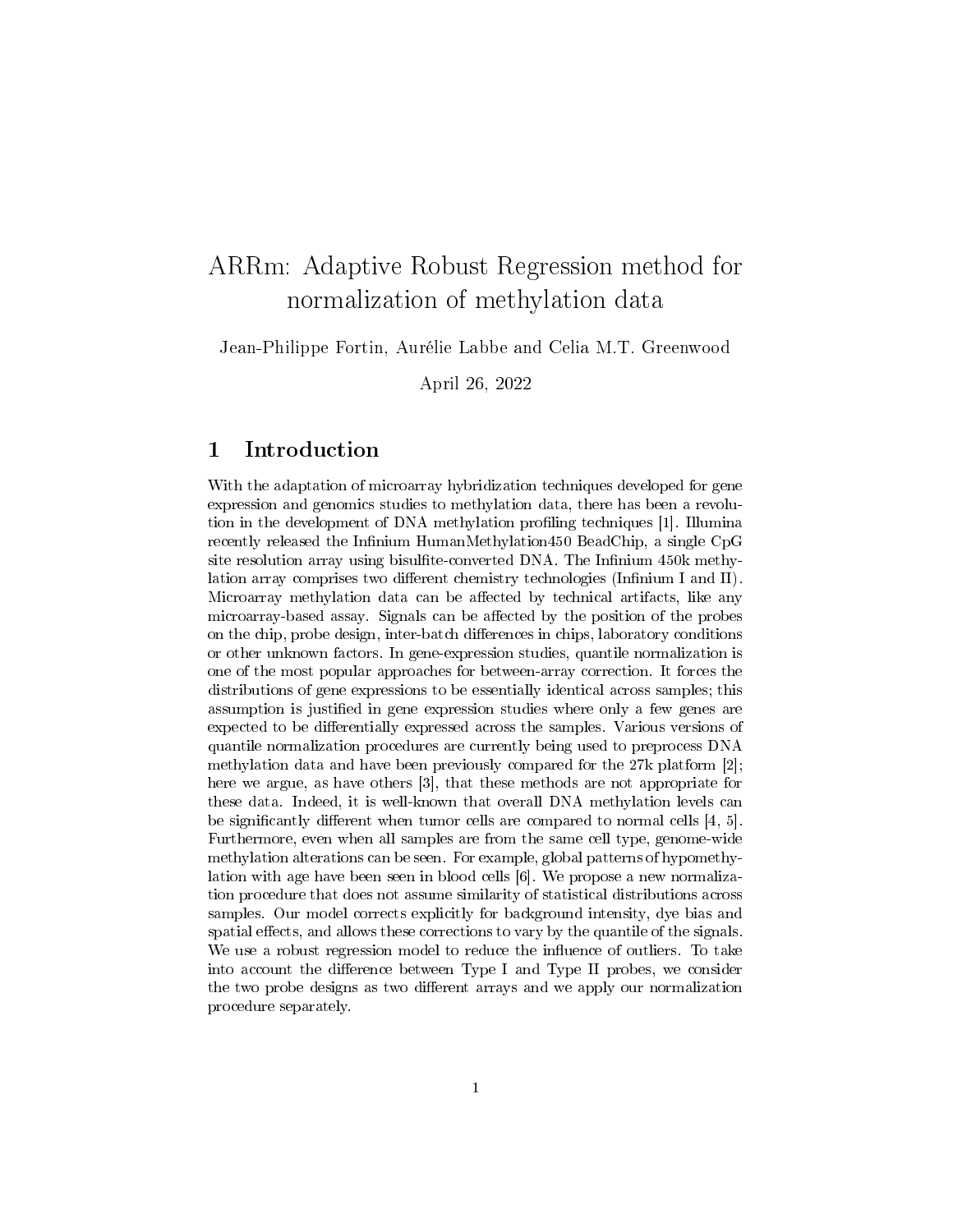### 2 Example dataset: ARRm package

To illustrate how our method works, we use an example dataset included in the package ARRmData. The dataset contains 36 methylation profiles from the Illumina Infinium HumanMethylation 450k array. For each sample, methylation levels are provided by a vector of Beta values. In addition, two vectors of negative probes are provided: one for the intensities in the green channel, and one for the intensities in the red channel. The matrix of Beta values for the 36 samples are contained in"betaMatrix", the negative control probes are contained in the two matrices "greenControlMatrix" and "redControlMatrix" and the names of the samples are contained in the vector "sampleNames". We first load these data into the R environment using the following commands:

> library(ARRmData)

> data(greenControlMatrix)

```
> data(redControlMatrix)
```
> data(betaMatrix)

> data(sampleNames)

For the beta matrix, columns are samples (36 in total) and rows are probes (485,577 in total). Names of the columns are the names of the samples.

```
> betaMatrix[1:5, 1:3]
```

|              |           | 5621146023 R01C01 5621146023 R01C02 5621146023 R02C01 |           |
|--------------|-----------|-------------------------------------------------------|-----------|
| $\mathbf{1}$ | 0.6231034 | 0.7419837                                             | 0.7163057 |
| 2            | 0.9401186 | 0.9336658                                             | 0.9248899 |
| 3            | 0.9148064 | 0.9055801                                             | 0.9315221 |
| 4            | 0.2965243 | 0.3161751                                             | 0.3002749 |
| -5           | 0.8469906 | 0.8736507                                             | 0.8857006 |

For the negative control matrices, columns are samples (36 in total) and rows are negative control probes (600 in total). Names of the columns are the names of the samples. The order of the samples in the beta matrix must be identical to that of the samples in the negative control probe matrices.

```
> greenControlMatrix[1:5,1:3]
```

|    |     | 5621146023 R01C01 5621146023 R01C02 5621146023 R02C01 |     |
|----|-----|-------------------------------------------------------|-----|
| 24 | 316 | 359                                                   | 277 |
| 25 | 280 | 417                                                   | 283 |
| 26 | 248 | 425                                                   | 276 |
| 27 | 259 | 400                                                   | 341 |
| 28 | 320 | 364                                                   | 269 |

> redControlMatrix[1:5,1:3]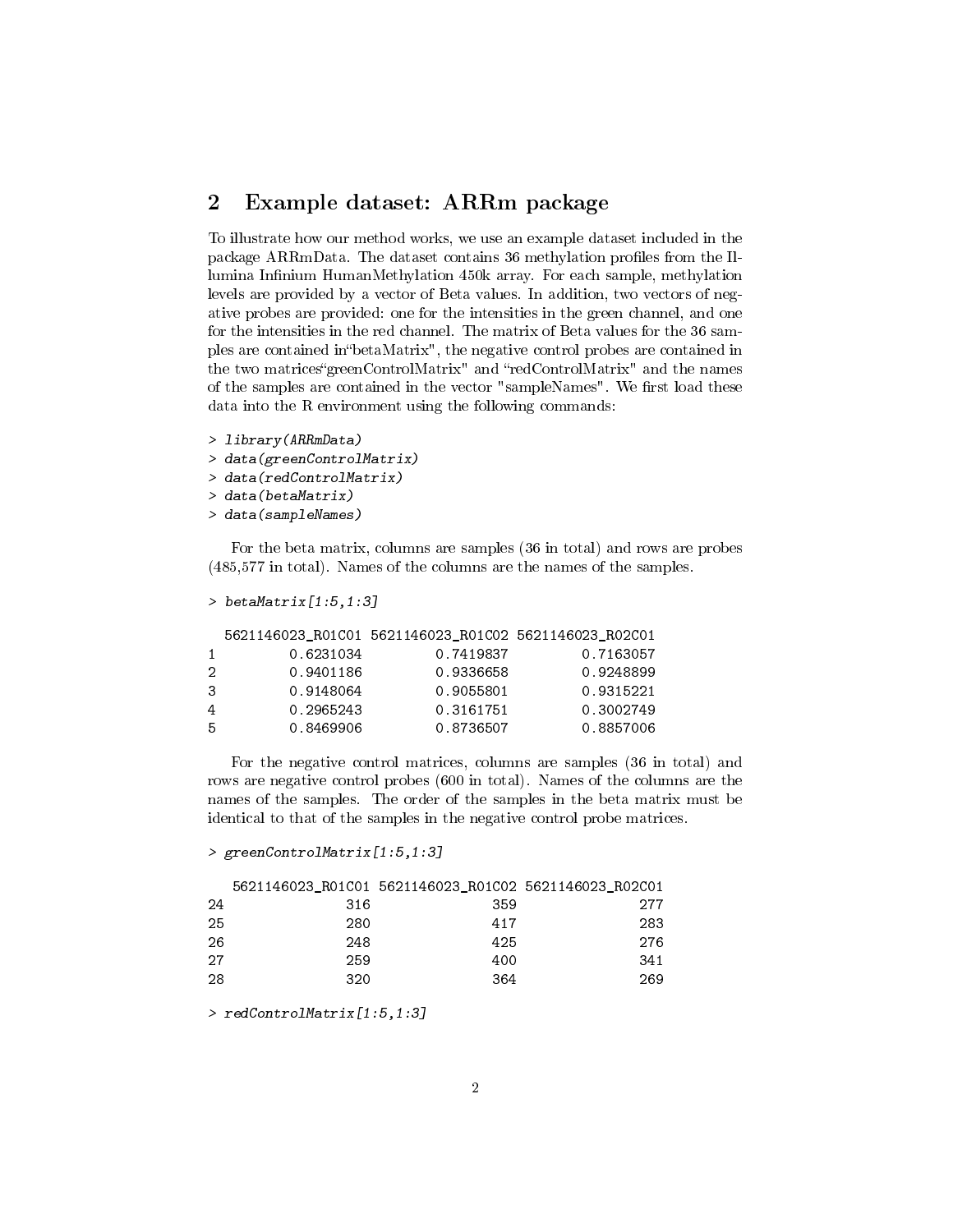|    |     | 5621146023 R01C01 5621146023 R01C02 5621146023 R02C01 |     |
|----|-----|-------------------------------------------------------|-----|
| 24 | 273 | 432                                                   | 254 |
| 25 | 208 | 435                                                   | 287 |
| 26 | 198 | 343                                                   | 276 |
| 27 | 229 | 339                                                   | 234 |
| 28 | 241 | 241                                                   | 216 |

The names of the probes for the beta matrix (following Illumina"s notation, e.g. "cg00000029" for the first probe), is given in the file "ProbesType.rda", located in the ARRmNormalization package:

```
> library(ARRmNormalization)
```
> data(ProbesType)

> head(ProbesType)

Probe\_Name Design\_Type 1 cg00000029 II 2 cg00000108 II 3 cg00000109 II 4 cg00000165 II 5 cg00000236 II 6 cg00000289 II

Names of the samples are of the form:

```
> head(sampleNames)
```
sampleNames 1 5621146023\_R01C01 2 5621146023\_R01C02 3 5621146023\_R02C01 4 5621146023\_R02C02 5 5621146023\_R03C01 6 5621146023\_R03C02

# 3 Preparing the workspace

In order to normalize your methylation profiles, you need to format the data in the same fashion as the example dataset presented above. Then you load the package ARRmNormalization:

```
> library(ARRmNormalization)
```
We load here also the additional package ARRmData in order to use the example dataset:

```
> library(ARRmData)
```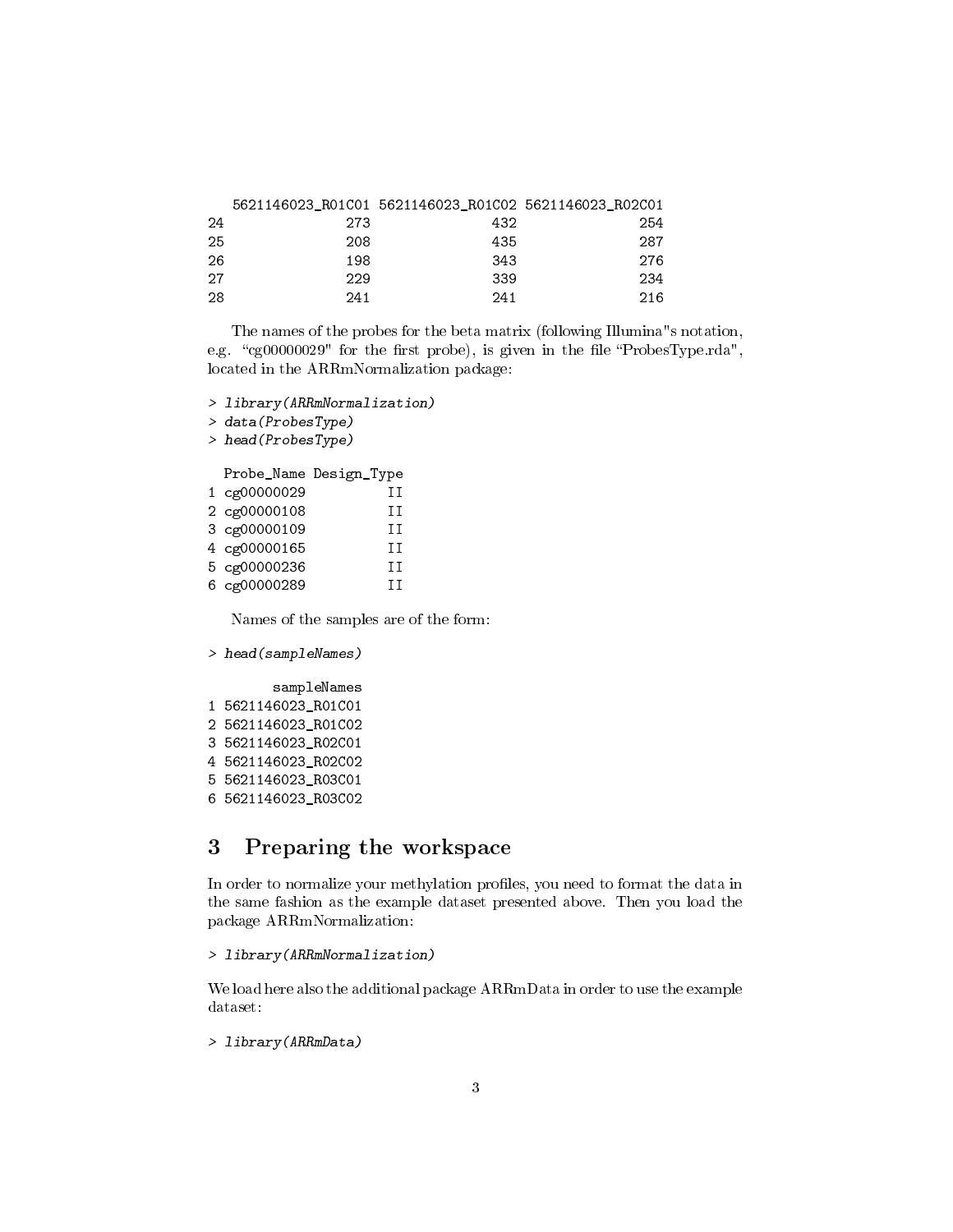We load the data into the workspace:

```
> data(betaMatrix)
```
> data(greenControlMatrix)

```
> data(redControlMatrix)
```
# > data(sampleNames)

# 4 Pre-normalization steps

Before normalizing the methylation profiles, we need to extract the background intensities and the physical chip information of the samples. For the background extraction, we use the following command:

```
> backgroundInfo <- getBackground(greenControlMatrix, redControlMatrix)
```
We get a data frame whose two columns are the medians of the background intensity of the green and red channels, respectively, for each sample.

```
> head(backgroundInfo)
```

```
green red
5621146023_R01C01 275.0 249.0
5621146023_R01C02 390.5 365.0
5621146023_R02C01 281.0 239.0
5621146023_R02C02 324.0 268.5
5621146023_R03C01 277.0 231.5
5621146023_R03C02 284.0 238.0
```
For the chip and position information of the samples, there are two ways to process it. The first way is to extract it from the sample names; these must be in the following format to use the extraction function:

```
> head(sampleNames)
```
#### sampleNames 1 5621146023\_R01C01 2 5621146023\_R01C02 3 5621146023\_R02C01 4 5621146023\_R02C02 5 5621146023\_R03C01 6 5621146023\_R03C02

Then use the command getDesignInfo to extract the physical chip information:

```
> designInfo <- getDesignInfo(sampleNames)
> head(designInfo)
```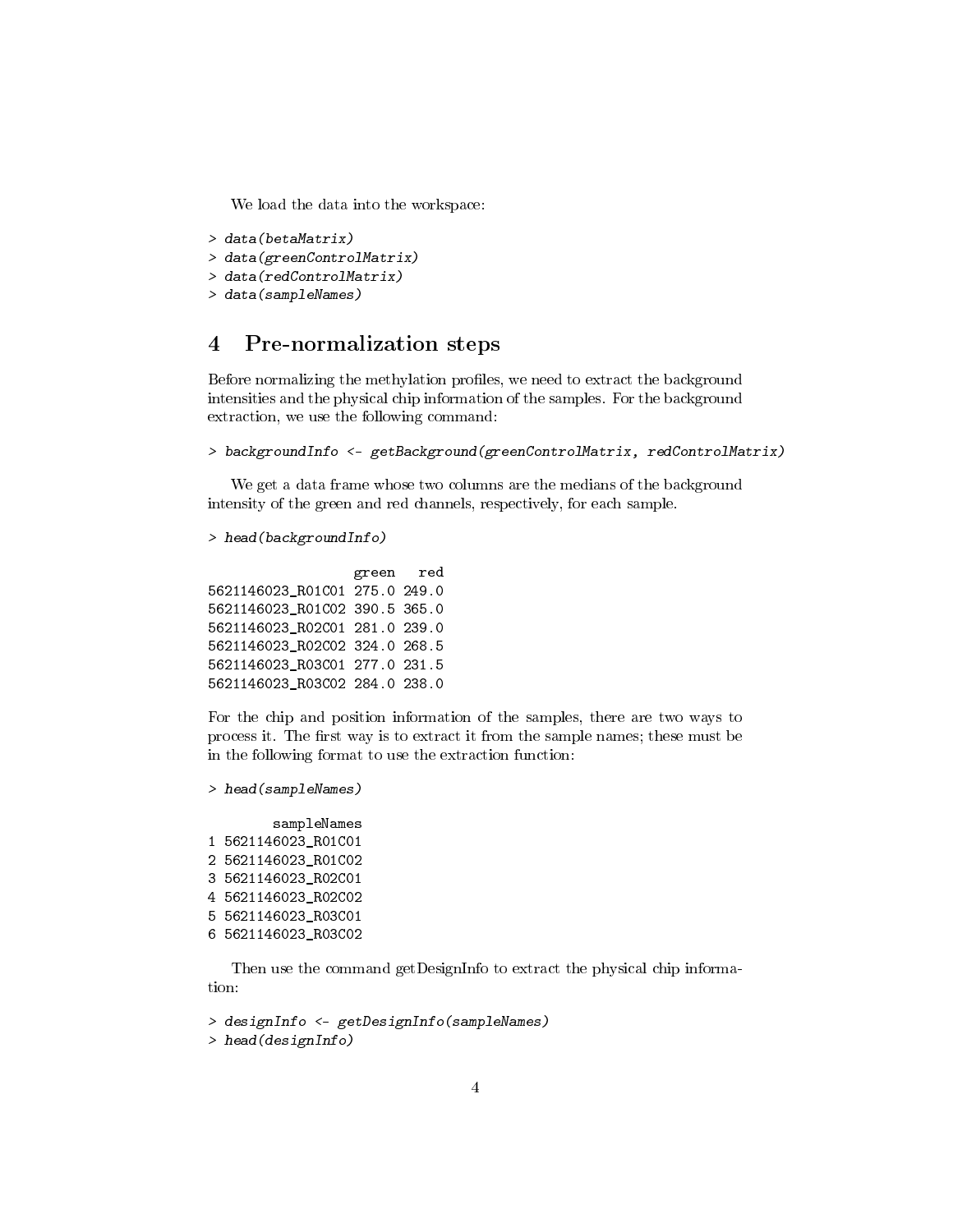|    | chipInfo positionInfo | sampleNames         |
|----|-----------------------|---------------------|
|    |                       | 1 5621146023_R01C01 |
| 2  |                       | 2 5621146023 R01C02 |
| 3  |                       | 3 5621146023 R02C01 |
|    |                       | 4 5621146023 R02C02 |
| -5 |                       | 5 5621146023 R03C01 |
| 6  |                       | 6 5621146023 R03C02 |

The first column gives a chip index, and the second column gives a position index (between 1 and 12).

The second way to build the design information matrix is by providing explicit chip and position indices. For example, let's create these artificial chip and position index vectors:

```
> myChipVector <- c(rep(1,12), rep(2, 12), rep(3, 12))
> myPositionVector <- rep(seq(1:12), 3)
```
Then the design matrix can be created with the same command as above:

```
> designInfo <- getDesignInfo(sampleNames=NULL,
             + positionVector=myPositionVector, chipVector=myChipVector)
> head(designInfo)
 chipInfo positionInfo
1 1 1 1
2 1 2
3 1 3
4 1 4
5 1 5
6 1 6
```
# 5 ARRm Normalization

We are now ready to normalize the methylation profiles. First, the normalization function needs three data frames similar to those of the example dataset:

- 1 a matrix of beta values where columns are samples and rows are probes
- 2 a designInfo data frame obtained with the getDesignInfo function
- 3 a backgroundInfo data frame obtained with the function getBackground-Info

By default, the percentage of outlier samples to be removed in the estimation of the bias effects is set to  $2\%$ ; the user can choose his or her own desired percentage of outlier samples to be trimmed in the robust regression, by setting the parameter outliers.perc to a number between 0 and 1. For instance, here we normalize all the data from the dataset example with 10% of the outliers removed: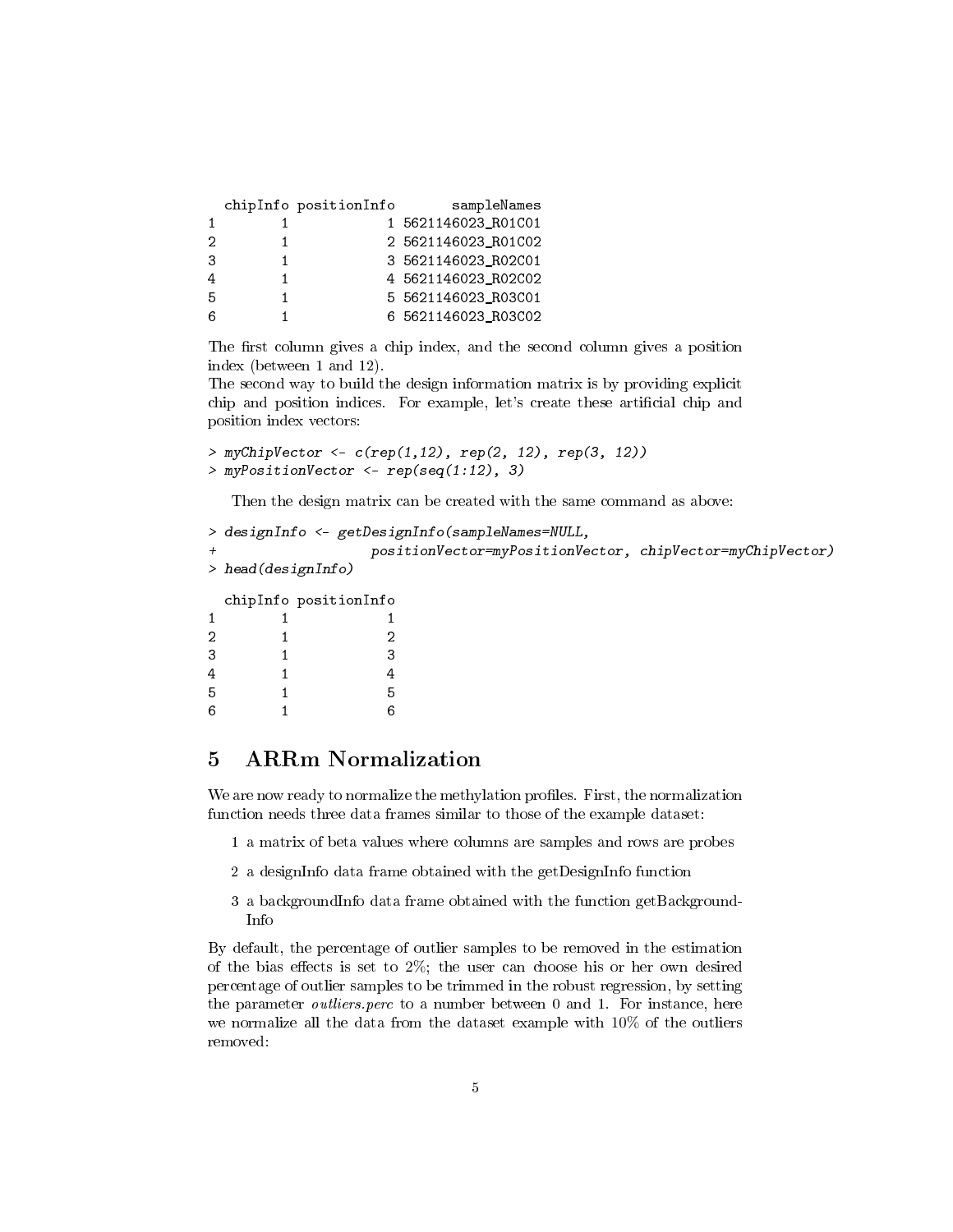```
> normMatrix <-
+ normalizeARRm(betaMatrix=betaMatrix, designInfo=designInfo,
         backgroundInfo=backgroundInfo, outliers.perc=0.1)
```
Two more options are offered to the user. The first one allows the normalization of a subset of the probes. This can be very handy since we expect that some of the probes may need to be excluded after quality control, or if the user wants to exclude probes containing SNPs, of probes mapped to sex chromosomes. In that case, the user has to build a vector of all probes names (e.g. "cg00000029" for the first probe) to be normalized and has to pass it to the parameter goodProbes in the function normalizeARRm. For instance, suppose we want to normalize only half of the probes, say the even numbered probes (for example purposes only). We first construct the list of these probes:

```
> data(ProbesType)
> goodProbes <- as.character(unlist(ProbesType$Probe_Name))[seq(1,485577,2)]
```
and then normalize the data with these probes only:

```
> normMatrix <-
+ normalizeARRm(betaMatrix=betaMatrix, designInfo=designInfo,
+ backgroundInfo=backgroundInfo, outliers.perc=0, goodProbes=goodProbes)
```
Note that normalized Beta values for the non-normalized probes are set to " $NA$ ". The second option is to decide whether or not chip correction should be performed, by setting *chipCorrection* to be true or false (by default, set to true). This can be useful if chips are confounded with important sample characteristics. For instance, if samples were allocated to chips according to gender or case-control status, chip means are confounded with these sample characteristics, and chip correction should not be performed since it would remove important biological variation. Here is an example of normalization without chip correction, on all probes:

```
> normMatrix <-
+ normalizeARRm(betaMatrix=betaMatrix, designInfo=designInfo,
+ backgroundInfo=backgroundInfo, outliers.perc=0, chipCorrection=F)
```
# 6 Visualization

We have included visualization tools in order to investigate background, dye bias and on-chip position effects. In this section, we investigate only the nonnormalized data ( $betaMatrix$ ), but visualization tools can be applied on normalized values as well, by switching betaMatrix to normMatrix in the examples below. To avoid long computations in plotting functions, the first step is to extract Beta value distribution quantiles for each sample, separately by probe type. This is achieved by the  $getQuantiles$  function: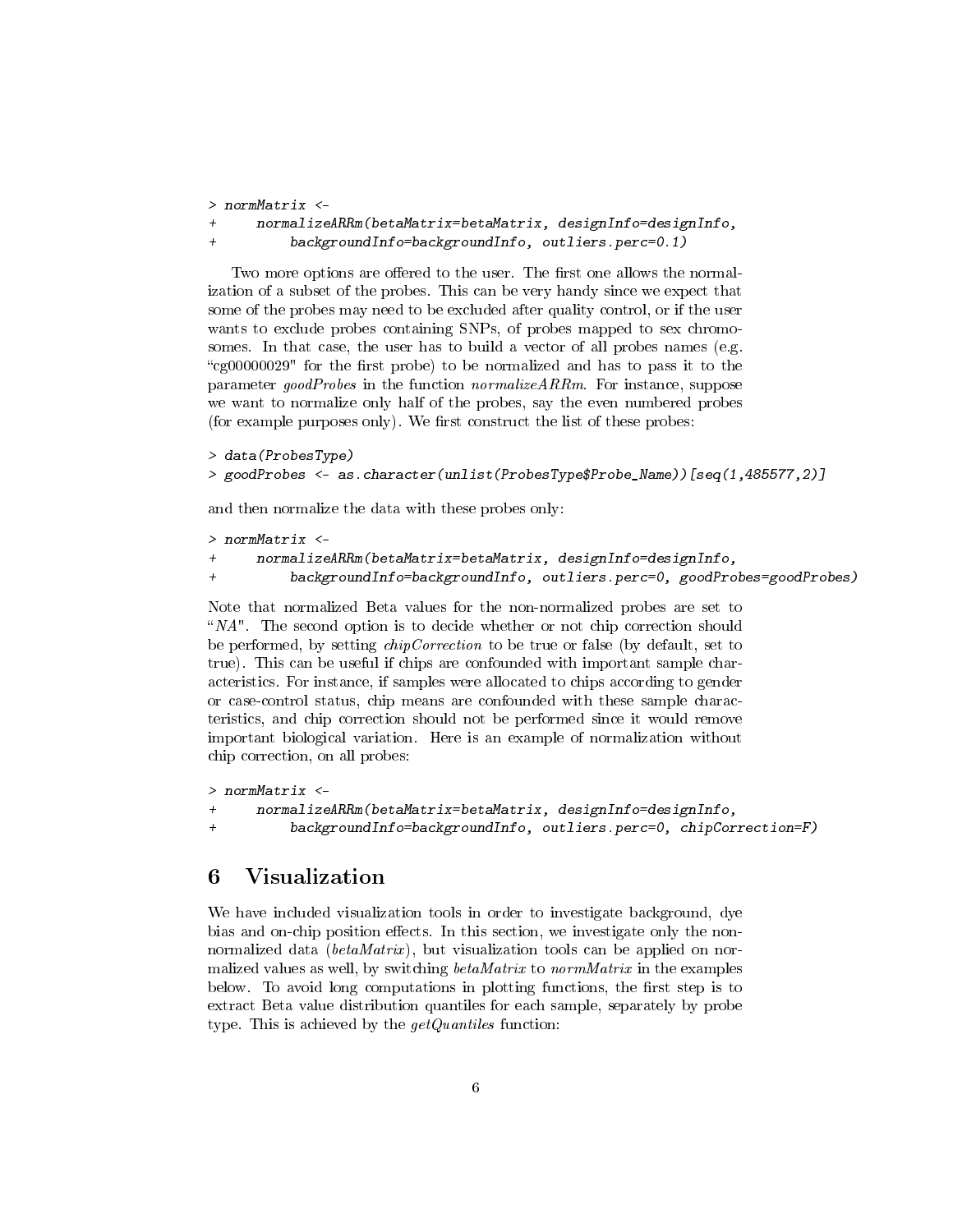```
> quantiles=getQuantiles(betaMatrix)
> attributes(quantiles)
$names
[1] "green" "red" "II"
```
In the case only a subset of probes were normalized, the option goodProbes is available as before for the function  $getQuantiles$  so that quantiles are only computed for these given probes:

```
> quantiles=getQuantiles(betaMatrix, goodProbes=goodProbes)
> attributes(quantiles)
```
\$names [1] "green" "red" "II"

In both cases, the function  $getQuantiles$  returns a list of three matrices that can be accessed by \$green, \$red and \$II, corresponding respectively to the quantiles of the Type I green probes, Type I red probes and Type II probes. Each matrix has 100 rows, corresponding to percentiles; columns are samples. For instance , we can look at the matrix for Type II probes:

```
> quantiles$II[1:5,1:4]
```

|       |            |            | 5621146023 R01C01 5621146023 R01C02 5621146023 R02C01 5621146023 R02C02 |            |
|-------|------------|------------|-------------------------------------------------------------------------|------------|
| $1\%$ | 0.05467959 | 0.05521203 | 0.06418919                                                              | 0.05920067 |
| $2\%$ | 0.06155891 | 0.06188955 | 0.07151738                                                              | 0.06605582 |
| $3\%$ | 0.06620405 | 0.06665925 | 0.07713512                                                              | 0.07116320 |
| 4%    | 0.07023557 | 0.07058765 | 0.08170022                                                              | 0.07559437 |
| 5%    | 0.07374357 | 0.07417378 | 0.08591799                                                              | 0.07964716 |

To investigate background effects and dye bias effects on percentiles, the function *quantilePlots* can be applied to the quantiles extracted with the function getQuantiles:

> quantilePlots(quantiles, backgroundInfo, designInfo)

null device 1

The function has no return value, but instead makes a  $pdf$  file ("quantile-Plots.pdf") of several plots used to visualize background and dye bias effects. For each probe type, a plot of percentiles against background intensity is produced. For Type II probes, there is also a plot of percentiles against dye bias. One can specify which percentiles are plotted with the parameters percentilesI and percentilesII for Type I and Type II probes respectively. By default, for Type I probes, k-th percentiles are drawn for  $k \in \{5, 10, \ldots, 100\}$ ; for Type II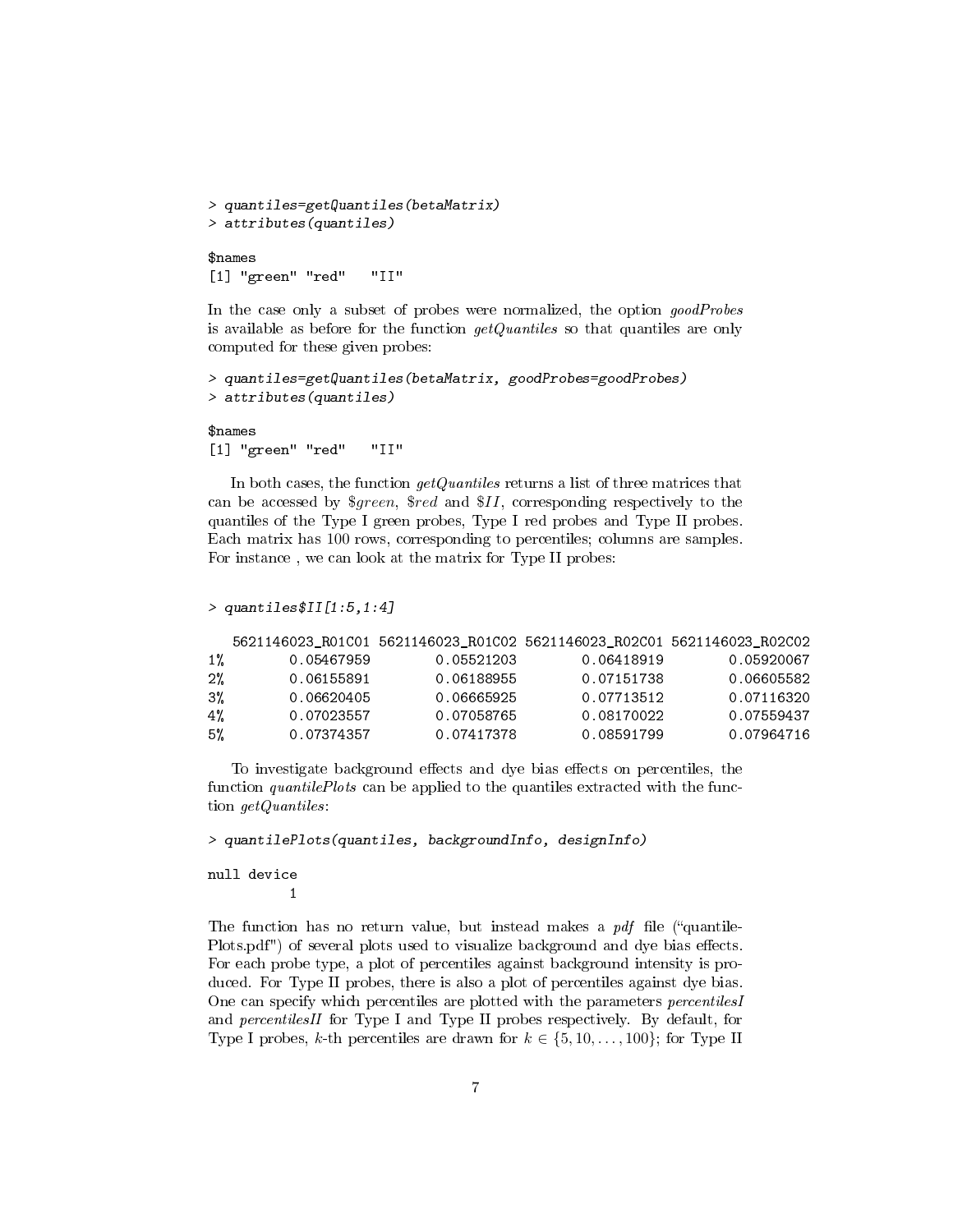

**Background effects on different percentiles − Infinium II**

Figure 1: Background effects on Type II probes

probes, k-th percentiles are drawn for  $k \in \{10, 20, \ldots, 100\}$ . As an example, the corresponding plots for Type II probes, with the default list of percentiles, are presented in Figure 1 and Figure 2. Two colors are used to separate consecutive percentiles. Fitted lines with non-zero slope indicate potential bias in the corresponding percentiles.

To investigate on-chip position effects, the function *positionPlots* can be applied to the quantiles previously extracted with  $getQuantiles$ :

> positionPlots(quantiles, designInfo, percentiles=c(25, 50, 75)) pdf 2

The function has no return value, but instead makes a  $pdf$  file ("position-Plots.pdf") of several plots used to visualize position effects. For each probe type, and for each sample, deviations from the chip mean are computed for every percentile specified by the function parameter *percentiles*. For these percentiles, deviations are plotted against the position index. If spatial position has no effect on beta value distribution, points are expected to create a uniform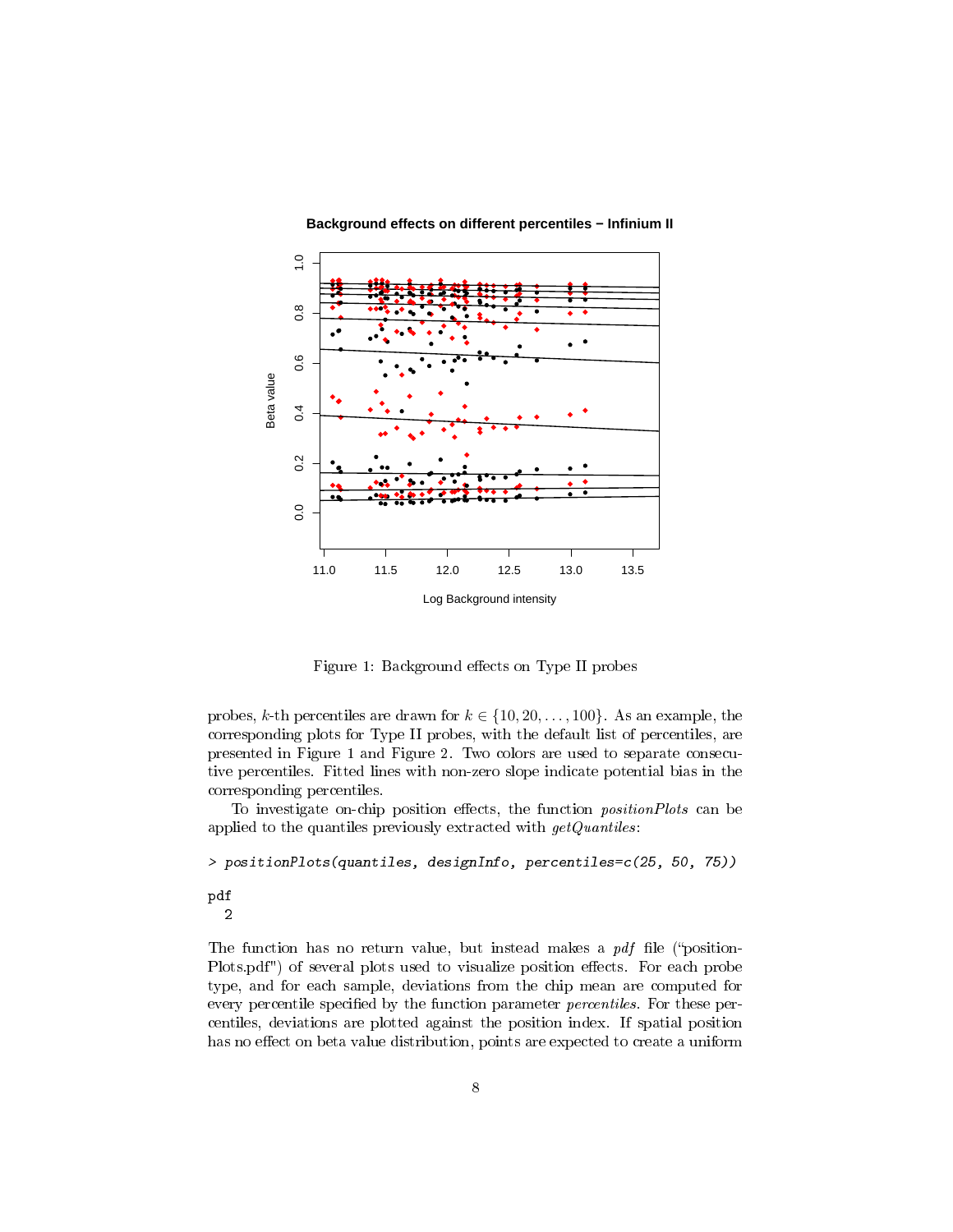

**Dye bias effects on different percentiles − Infinium II**

Figure 2: Dye bias effects on Type II probes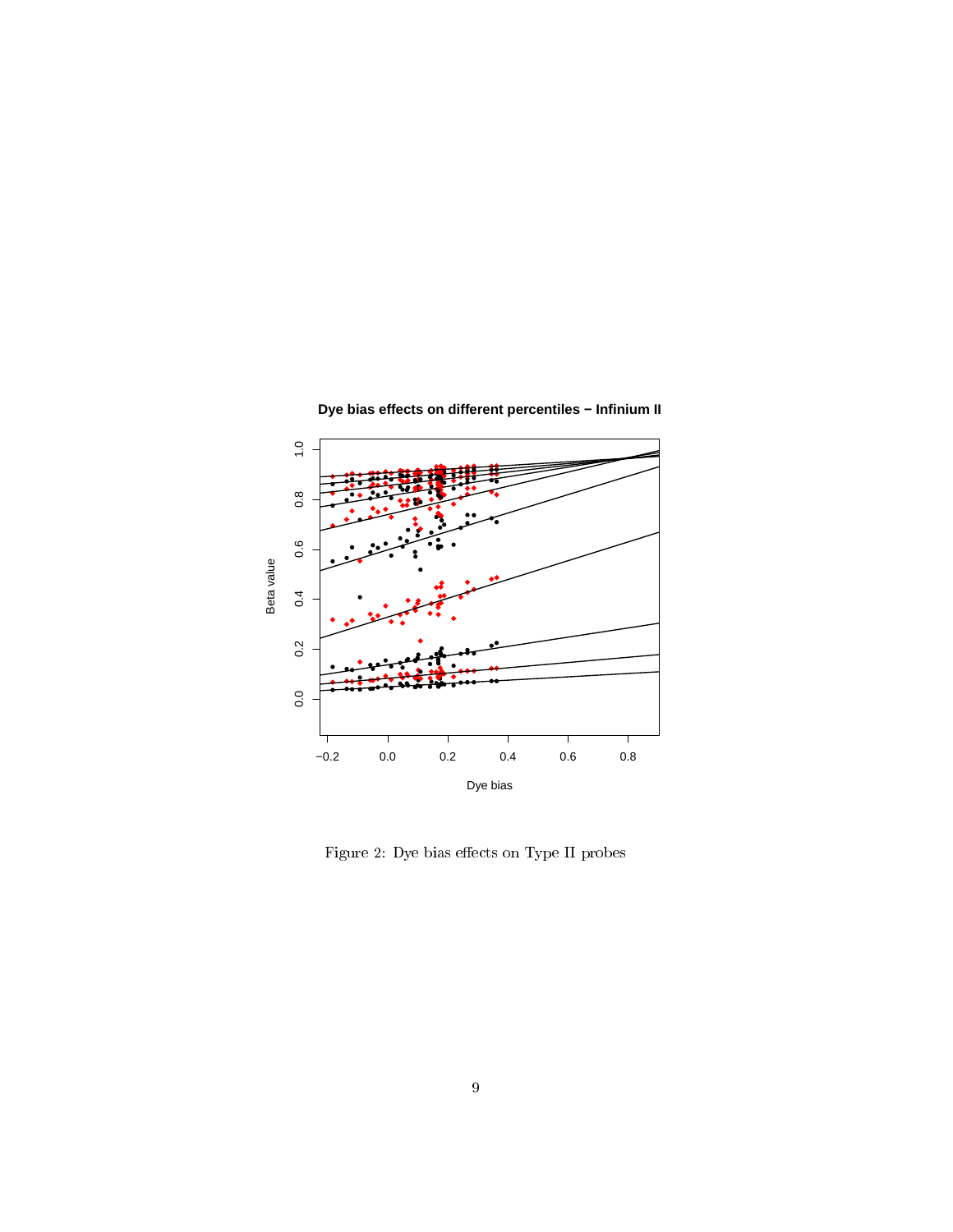

**Positions Variations − 75 th Percentile Inf II**

Figure 3: Position effects for for Type II probes -  $75^{th}$  percentile

cloud centered around zero. An example plot is shown for the  $75<sup>th</sup>$  percentile of Type II probes in Figure 3.

For investigation of the coefficients estimated by the robust regression model used in the ARRm normalization, the function  $getCoefficients$  can be used to extract the coefficients:

```
> coefficients <- getCoefficients(quantiles, designInfo, backgroundInfo, outliers.perc=0.02)
> attributes(coefficients)
```
#### \$names

[1] "green" "red" "II"

The function returns a list of three lists, one corresponding for each probe type, that can be accessed by  $\text{\$green}, \text{\$red}$  and  $\text{\$II}.$  Each sublist contains different subfields corresponding to different effect estimates:

```
> attributes(coefficients$II)
```

```
$names
[1] "res" "background.vector" "dyebias.vector"
[4] "chip.variations" "position.variations"
```